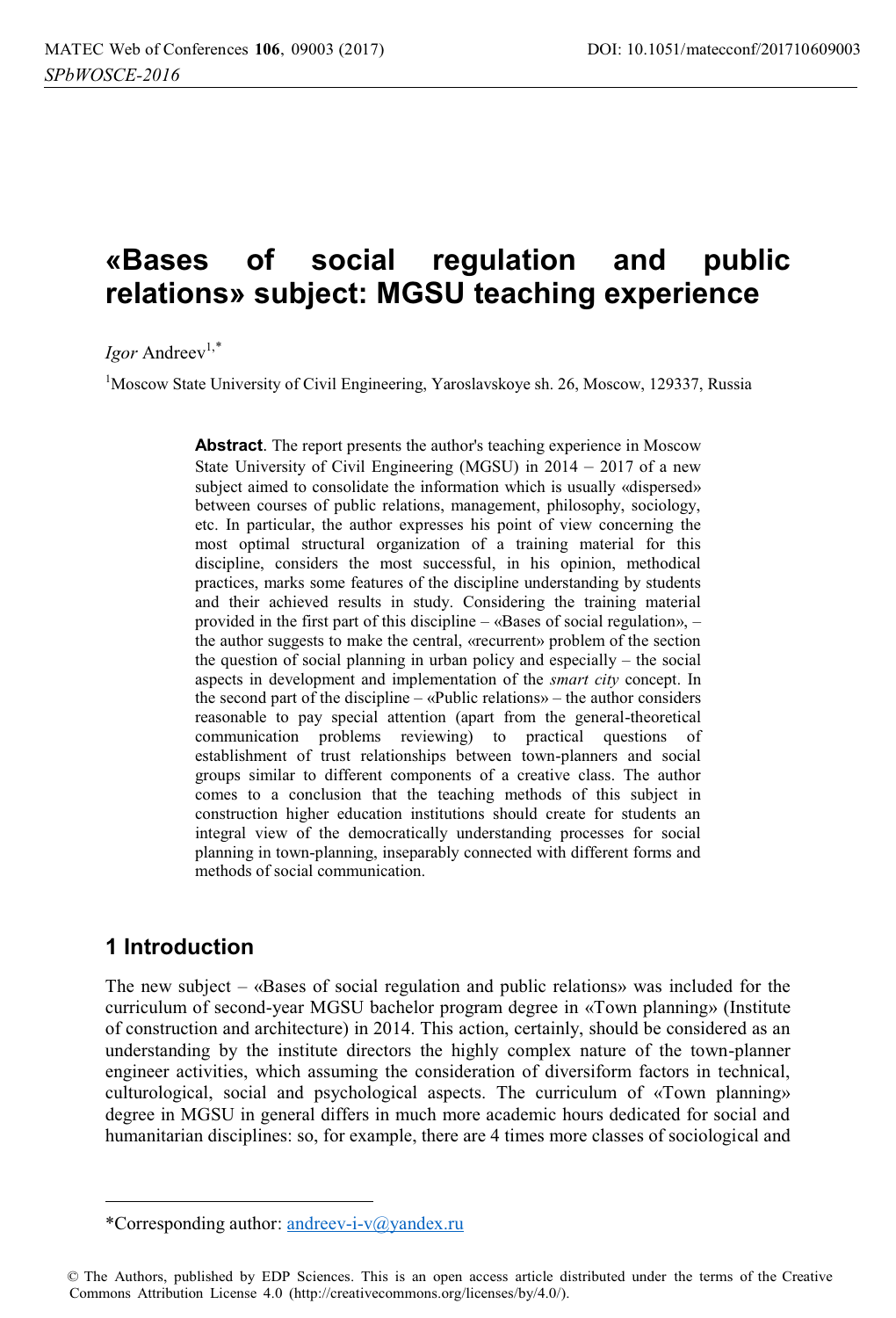psychological subjects, than at the specialties «Industrial and civil engineering» and «Thermal power plant».

It is supposed that the purpose of this course is development of several common cultural and practical competences for students designed to play an important role in successful implementation of the student's professional activity. The basis for common to all cultural competences is ability to analyze the socially important problems and processes, to understand world outlook and philosophical problems. This competence is created in the course of all course sections study. The subject of the section «Social regulation in conditions of town-planning conflict», where a lot of attention is paid to the inter-ethnic interaction problems in the urban environment, can help to improve a student's ability to work successfully in collective, to be tolerant to social, ethnic, confessional and cultural distinctions. And the student's received knowledge about the way to manage engineering, and social aspects during the town-planning activities, shall promote formation of such important practical competence as knowledge of a complex of the humanitarian, naturalscience and application-oriented disciplines necessary for development of urban policy.

The author of the present report in  $2014 - 2017$  gave lectures and gave a practical training in this discipline. He developed the working program of the course, the abstract of lectures, methodical recommendations and a workbook for carrying out the practical training. For the past two years there was gained some experience of teaching this subject allowing making preliminary conclusions concerning:

- contents and structure of the course;
- reasonability of this discipline in construction higher education institution;
- $\bullet$  the most successful methodical implementation;
- student's learning style for the discipline and their results during the study process.

In our opinion, the analysis relevance of this experience is in addition caused by the fact that in one other higher education institution of Russia the disciplines with the similar name aren't taught at all. Therefore the author expects that his report can promote the attention of pedagogical community to the highlighted question of consolidation in MGSU within one discipline the information which is usually «dispersed» between courses of public relations, management, philosophy, etc.

The author found valuable material on social aspects of town-planning policy in works by J. Kotkin [1], D. Owen [2], W. Rybczinski [3]. Important information on *smart city* concept and creative class concept is presented in works by T. Monfaredzadeh and R. Krueger [4], A. Vanolo [5], R. Florida [6-8]. The author used to develop the course works on public relations by R.L. Heath [9], S.C. Duhé [10], A.A. Betteke van Ruler and D. Verĉiĉ [11].

#### **2 Methods**

The methods used in the research course had the following purposes: student's interest and motivation identification in studying discipline; student's knowledge level assessment of the studying material.

For implementation of the first of these purposes there was used a questionnaire survey, where, in particular, students could valuate the importance of the gained knowledge for their future professional activity, tell which part of subject interesting for them was not described sufficiently in a training material, could give their feedback of the teaching technique, etc.

The second objective was achieved by means of: evaluation exercises made by students during practical trainings; studying of the students testing results showing the absorbed knowledge of each discipline sections; group valuation of the reports quality, presented at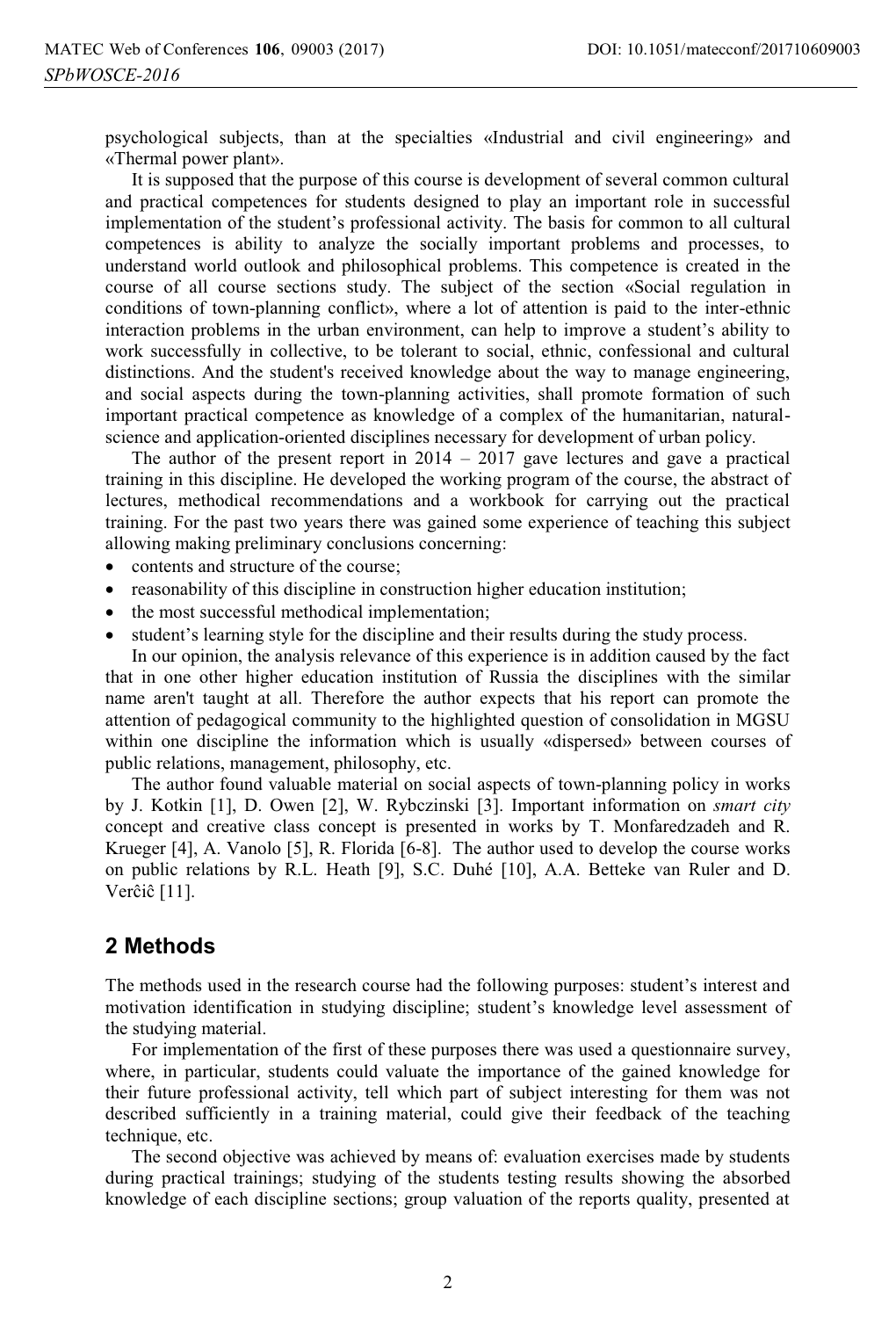scientific conferences, and feedback of the role plays during the business games; a final all course examination of the students.

#### **3 Results**

The working program of the discipline is actualized annually. From our point of view, the following study curriculum plan which was already implemented in the last autumn semester of 2016 – 2017 academic years is the optimum.

The social planning bases and the town-planning design aimed to create a socially comfortable urban environment are studied in the first section – «Social regulation in town planning». Students get acquainted with the technique of special social diagnostic testings as a part of preproject research and development works and engineering investigations. This problem is concretized in the second section devoted to different social technologies practices as part of the social regulation process. In particular, special attention is paid to problems of social engineering and social and technological algorithms development. The content of the third section is currently important; it is devoted to social regulation questions reviewing in situations of town-planning conflict. The city is considered here as an epicenter of different social conflicts in consequence of turf battle, resulting in segregation and marginalization of separate groups in urban society. Also there is analyzed such challenging phenomenon as gentrification and its social consequences. Students receive extensive information concerning the town-planning conflicts reasons and a typology, methods of its prediction and overcoming. In the fourth section students get acquainted with theoretical bases and historical experience of public relations. In the fifth section there are reviewed different types and forms of public relations, where the special attention is paid to presentation of the communication theory bases. Students also master application-oriented skills of PR-programs compilation, receive initial knowledge about specifics of the implementation of these programs and assessment of their efficiency. Logical continuation of this material is the information about different forms of townplanning conflicts PR-attending studied in the final (sixth) section. Students get acquainted with theoretical outputs and hone their practical skills of involvement in public listening on town-planning projects and holding different events with mass media communications.

As you can see at the course name and at the subject plan, actually it is about teaching two areas of knowledge that allows to draw a conclusion on reasonability of structuring a training material to two primary partitions. At the same time it is obvious that these areas of knowledge have the general theoretical-methodological base, its goal is to find common factors of the purposeful impact on different social groups aiming to change of their behavior and their living conditions in the direction planned by the influence party. At this presentation way these common factors don't «reach» the social and philosophical level, and concentrate on social and technological influence aspects and preferentially on social algorithms (sets of the specific sequential steps) search which have high probability to achieve the goal.

As an important positive moment it is necessary to mark that first year students acquired the certain methodological approaches to comprehension of discipline content provided in courses of sociology, sociology of town planning and psychology of social interaction.

And now let us have a closer look at the most interesting, in our opinion, methodical aspects for teaching of this discipline.

Part 1 bases of social regulation. At an introductory lecture of this part the professor refreshes knowledge of students from town planning sociology course connected to a problem of socially reasonable urban development, and all types of social regulation are designed to put into action its base characteristics. In a historical part of an introductory lecture we also bring up to date the actual methods of implementation of these or those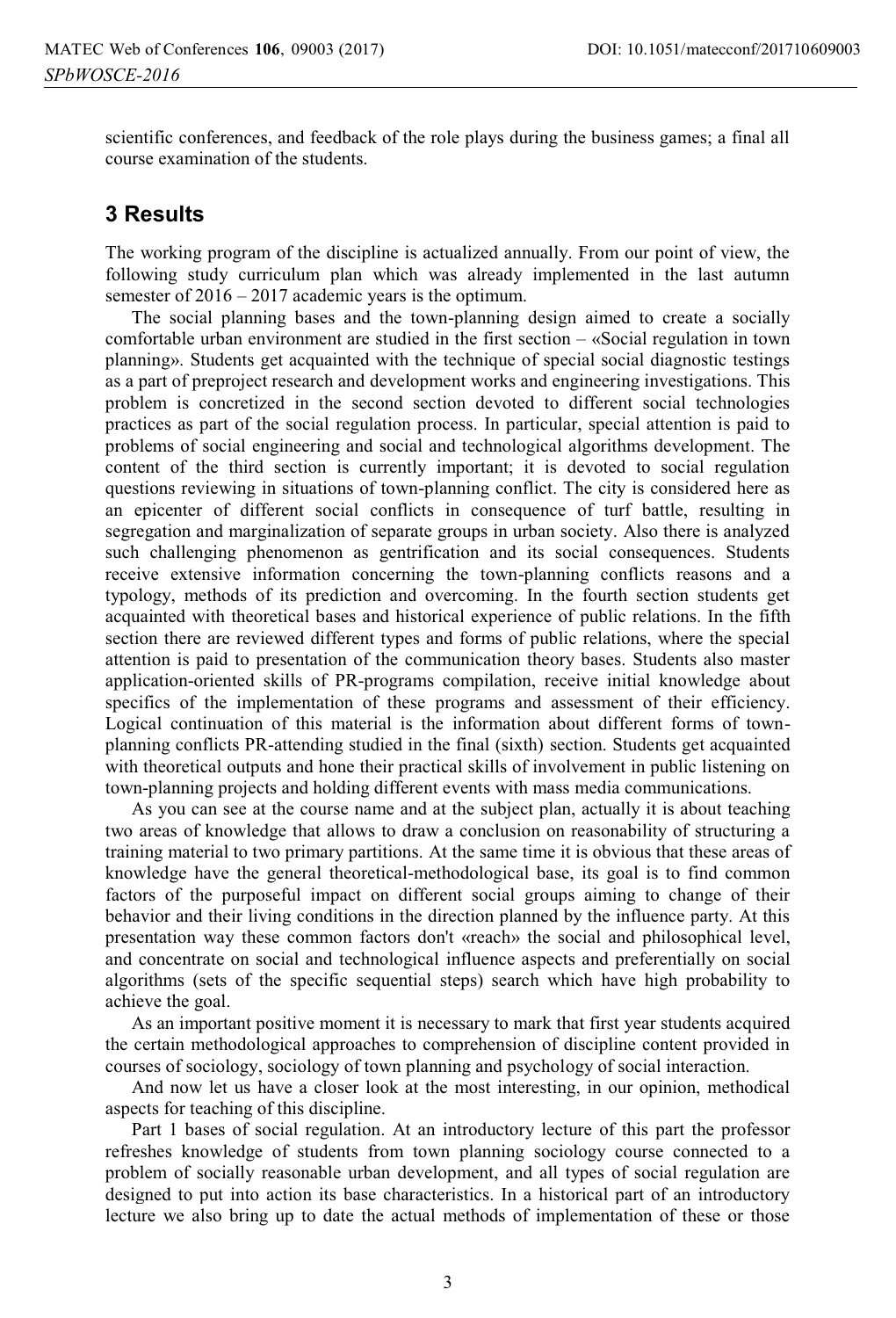socially reasonable urban development principles shown by E. Howard, Le Corbusier, J. Jacobs, V. A. Ilyichev's theoretical and practical activities, school of «new urbanism», etc. [1-3].

At the next lectures students receive knowledge about main points of social planning in urban policy, with the strong accent to the progressiveness of this methods and its originality in the home country conditions. Thereby students can see the perspective of new discovers, creative personal fulfillment during their study of all new aspects of social planning taking into account the Russian specifics.

The professor aims to communicate to students a key idea of social planning as method basing not on plans of playgrounds and constructions at the terrain, but on the social problems facing by the population of this terrain and on some search of town-planning solutions of these problems [4, 5].

The central subject of the first part of the course is the problem of the Russian cities social planning development oriented on their transformation into smart cities. In the lecture material there are explained different aspects of the smart city concept basing on the system of information communications development allowing to optimize a functioning of different structural components of economic, housing-and-municipal, sociocultural and administrative activity. In this regard attention of students is drawn to a phenomenon of the creative class rapid growth and its social role increase showing the whole set of nonstandard requirements to the urban environment which part can be implemented only in the smart cities conditions [6-8].

Self-guided students work over a problem of social aspects of the practical implementation of the smart city concept from our point of view can include three following stages.

At the first stage several students have the task to present an essence of the smart city concept, the main content of discussions about a phenomenon of a creative class, and also the most successful experience of implementation of the smart city concept, for example, in Vienna, Helsinki, Oulu, Barcelona, Cologne, etc. Students report their results at a joint scientific conference.

At the second stage students will be divided in several research groups (teams) on the principle of belonging of their participants to one large city or to one region. Each of students develops one aspect to make their hometown closer to the optimum smart city model (as, for example, in the concept of smart city Oulu – the smart environment, smart transport, a smart life style, etc.), accenting at the same time any specific requests, expectations and alarms from different groups of citizens. At the same time for the complete identification of the specified social aspects of development and implementation of the smart city concept the professor recommends to students to involve a wide range of methods to collect the primary sociological information, including the analysis of materials of regional mass media, questioning of participants of social networks, interviewing of activists of city public organizations and movements, observation, etc.

The final stage of the group work is the synthesis of the achieved results in the form of the general reports on these cities presented and discussed at the next joint conference which can be referred to scientific and practical category.

At the final class of the first course part students arrive at a conclusion of the need of involving as much of citizens as possible to process of social planning. But thereby attention of students is drawn to a problem of search of the most effective forms of communication with citizens, with different types of city communities, with public. The idea of the maximum democratization of a social planning process is therefore a medium between the both course parts.

Part 2 public relations. At an introductory lecture of this section it is emphasized that relevance of public relations problematic is caused by development needs of all public life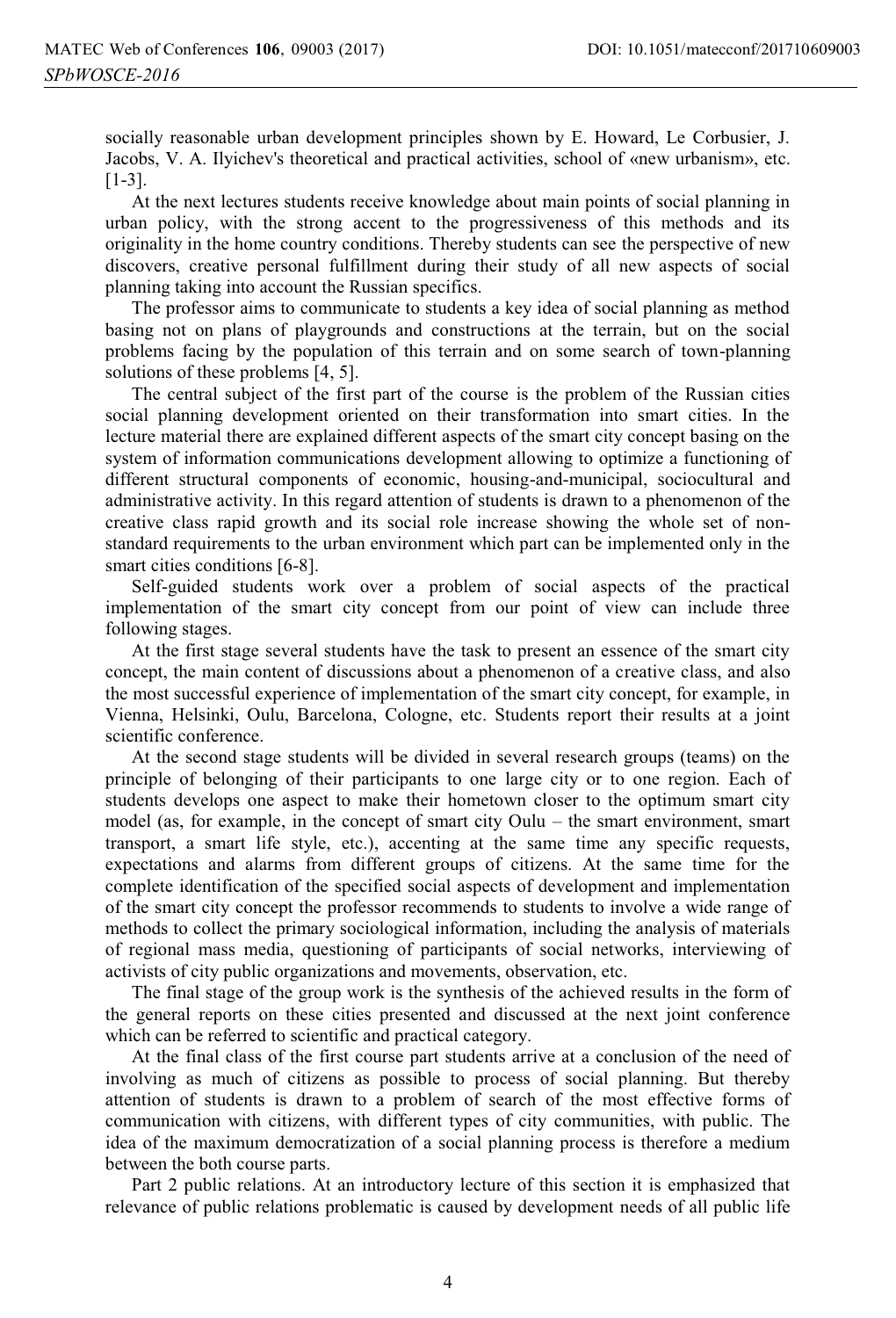areas – economic, political and sociocultural. Thereby students are leaded to conclusion that knowledge in PR is currently important and will be demanded not only in townplanning activities, but also far beyond its limits, in particular, in situations when their effective involvement in political life free from manipulative influence of media is necessary. In this regard it is important to mark that a discussion on a practical class of a problem of ideological, social and psychological mechanisms of manipulation with mass consciousness under the totalitarian conditions which different aspects were described in such original works as J. Orwell's novel «1984» and the movie directed by M. I. Romm «Ordinary fascism» have a serious emotional impact on students. Discussing the reports on these works students come to a conclusion that the manipulative methods used in totalitarian societies didn't become completely the thing of the past, it is still practicing today in other forms in ideological and political campaigns at all levels, including the global one. In September, 2016 the study of these questions was coincident with a parliamentary election campaign, and it was nice to see that student could recognize a variety of manipulative methods used by a certain part of political parties and their candidates.

We acquaint students with the general communication theory as the following step after the «introductory» lessons of this section. At the lecture students get acquainted with theories of G. Lassuell, C. Shannon and W. Weaver, V. Shram and Ch. Osgood, V. P. Morozov, P. Lazarsfeld; receive a knowledge about principal components of communicating process and the nature of communication barriers [9, 11]. They also can put their knowledge into practice at a practical lesson during their work on the analysis of the specific communication barriers context (with examples from practice or from fiction), on unsuccessful messages «rewriting», on effective listening technique.

At the other practical lesson on the theory of communication, the students group in different teams and work on the technique of direct communication with target audiences, showing their skills of new «fictional» construction organizations presentation, holding the briefings and press conferences on the subject of their activities.

The important subject of a lecture lesson is the technique of the public image creation for the construction organization and its directors. Also the concept «brand» (its mission, classification of its attributes, a technique of creation of a brand consumer value) is studied.

The continuous scientific conference on «City Branding» gains a reputation of an event of interesting form and content. In the provided reports students described the general regularities and local specifics of city brand formation, presented different suggestions about the city brand improving methods. It is necessary to mark that for students the most authoritative paper on common problems of city branding is D. Vizgalov's book [12]. In this book they find a compendium of data concerning the theories by Russian and foreign authors of the «city brand» concept, features of formation and promotion of a city brand, its influence on development of a city identity and on a target audiences behavior. These data form a basis of the first, «theoretical» report presented at a conference. A big part of the conference time is devoted to performances of the student's presentations of their hometowns current brands analysis and perspectives of its improvement. The typical questions raised in these reports are the problems of identification of a city brand, determination of the PR campaigns branding target audiences, the principles of selection of the most significant objects, events and achievements of the city designed to form the PR campaign frame. Also such complex psychological problems of branding PR campaign as formation of the necessary dominants and neutralization of the dominants which blocks the optimum perception of the city by target audiences are discussed. In this regard it was marked that the ideal branding PR campaign should create the given dominant in target audiences mass consciousness and at the same time should not be seen as an advertising. Often the opened problem is the strong and weaknesses of the city websites. It is natural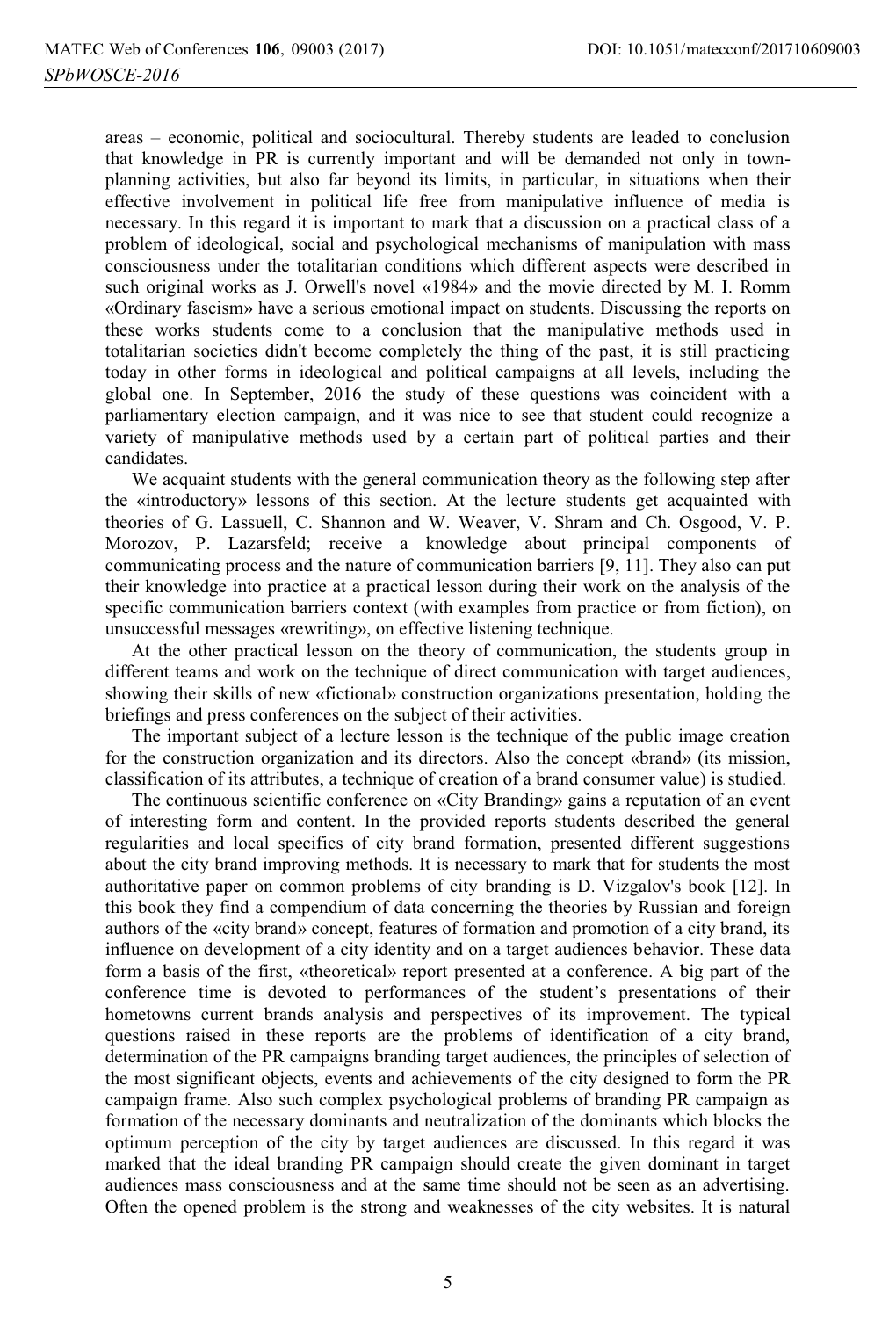also that students town-planners in the performances pay the main attention not to the social and psychological, but to object and practical aspects of a city brand formation, in details analyzing the unsuccessful architectural and town-planning concepts which are present at their hometowns and offering the alternative solutions.

The final part in the practical work is the business game «Town-planning Questions Public Listening». The worthwhileness of this game is caused by need «to rehearse» during the event the steps of the operational procedure which a legislator defines as an «obligatory» component for the process of town-planning projects development and implementation [13, art. 28] and where therefore future engineers-town-planners should participate on repeated occasions. We can recommend to the professor to emphasize the humanistic aspects of the public listening which are carried out «for respect for human right on favourable standard of living» as it is noted by a legislator [13, art. 28]. This form of the study process provides to the students opportunity to practice and improve the following skills that are expected to be very useful in their professional activity: the ability to present the core of a town-planning project to wide audience in comprehensible way, the ability to feel mood of an audience and to find a contact with it, the skill to react quickly to questions from an audience. And, as we know, according the theory of public relations these qualities are remarkably important for the PR specialist.

It is more reasonable to carry on the game for several students groups together and not only for the one. It can push the number of the participants of the event closer to the reality. The implementation of this training form includes the following main stages.

- 1) Determination, according to students' opinion, key figures of the listening «the representative of local self-government institutions», «customer", 2 – 3 «social activists» (and one or two of them must play a role of the «creative class» representatives),  $1 - 2$  «experts», «moderator».
- 2) The preliminary preparation which should be done by all sides of this role play. In particular, «customer» during  $1 - 2$  weeks shall inform all students on the project, by providing them all necessary drawings, photos, loads calculations, etc. «Experts» prepare the deep analysis of the materials provided by the customer. «Social activists» investigate the students opinion about the project, basing on the questionnaire concerning assessment by «population» of this document's several principal parameters; after studying of questionnaire data the «activists» prepare the final abstract fixing a «population's» opinion on the strong and feeble and not clear enough to the citizens parts of the project and also the ideas to improve it.
- 3) Acquaintance by the participants of the game with the recommendations according to the theory of public relations in relation to this kind of actions. (These recommendations can be explained by one of the students in the report form on a practical class before the «public listening»). In particular, the «customer» should respect an opinion of citizens, including alternative opinions, he should be open to search for any compromise solutions. Considering that the audience of the «public listening» in this business game is quite prepared, so the «customer» and «experts» will have a certain psychological challenge: they should follow the rules to present the project in understandable way for the mainstream audience, in particular, with limited use of digital media, special terminology, etc; but it is necessary to remind about this rule and to suggest to practice it before.
- 4) Actually the procedure of «public listening» is organized according to the following approximate plan:
- a «moderator» speech on subject, purpose and order of holding event (up to 5 min.);
- a speech of «the representative of the local self-government institutions» on the importance of the discussed project in the general town-planning context, ecological and social situation in the region (up to 5 min.);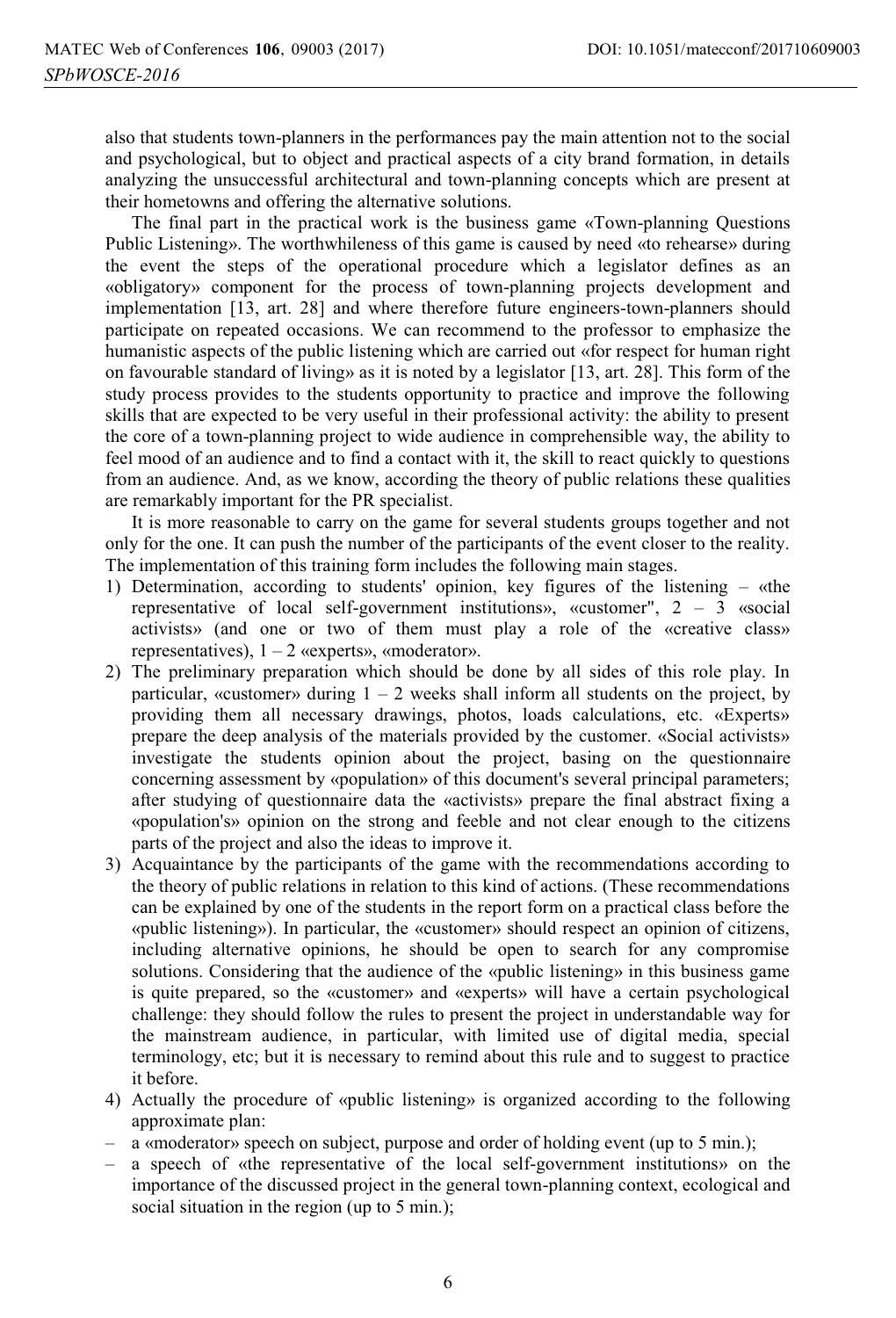- a «customer» speech presenting the project content (up to 15 min.);
- «experts» speeches giving their professional evaluation of the strong and weak parts of the project (up to 15 min.);
- speech of one or two of «social activists» giving the opinion of the neighboring quarters habitants on the project, according to performed relevant sociological study, conversations, meetings etc. (up to 10 min.);
- questions and speeches of habitants and responses of the corresponding parties (up to 25 min.);
- the issuing of the final document coordinating with audience, placing on record the achieved results and arrangements (up to 15 min.).
- 5) Discussion of positive and negative aspects of the actions from all sides of the listening (it should be carried out on the following practical lesson that allows to participants to detailed evaluate their input to the event).

### **4 Discussion**

Being a member of methodical council of Institute of construction and architecture, the author of the present report received from the colleagues various recommendations about the content and teaching methodology for this discipline, in particular, concerning the focus on a problem of the town-planning conflicts as one of the most modern and important phenomenon of town-planning activities. In his turn, the author drew the attention of colleagues to a practical tendency of the course, what should promote the distribution of time between lectures and practical trainings in favour of the last.

Students considered reasonable including of this discipline in their curriculum. As one of the most important advantages of this course they mark the skills of investigation and understanding the interests and expectations of different social groups in the town planning process. Thereby, students suppose that the results of their future professional activity will be more demanded and competitive.

It is possible to state also that material of the second part of course – «public relations» – has much more social and psychological perspective than material of the previous part. This circumstance causes the increasing of student's interest in the studied discipline during the course (the special preference which is given by students to psychological material is well known to all teachers of social and the humanities science).

Students demonstrated eagerness, enthusiasm and creativity preparing the theoretical conferences at the institute and university levels, presenting their practical works on mastering of different forms of communication with the public and mass media. Some of the most interesting students' reports were presented at the international scientific conferences "Integration, Partnership and Innovations in Construction Science and Education", the participants received good references and its papers were published.

The test result passed by the students also showed their good knowledge of the discipline.

### **5 Conclusions**

We suppose that the position described above allows us to state the following:

- Integration of the course of «Basis of social regulation and public relations» to MGSU proved its value. The course allows to create in students consciousness an integral view of democratically understood processes of social planning in the town-planning area, inseparably connected to the different forms and methods of social communication.